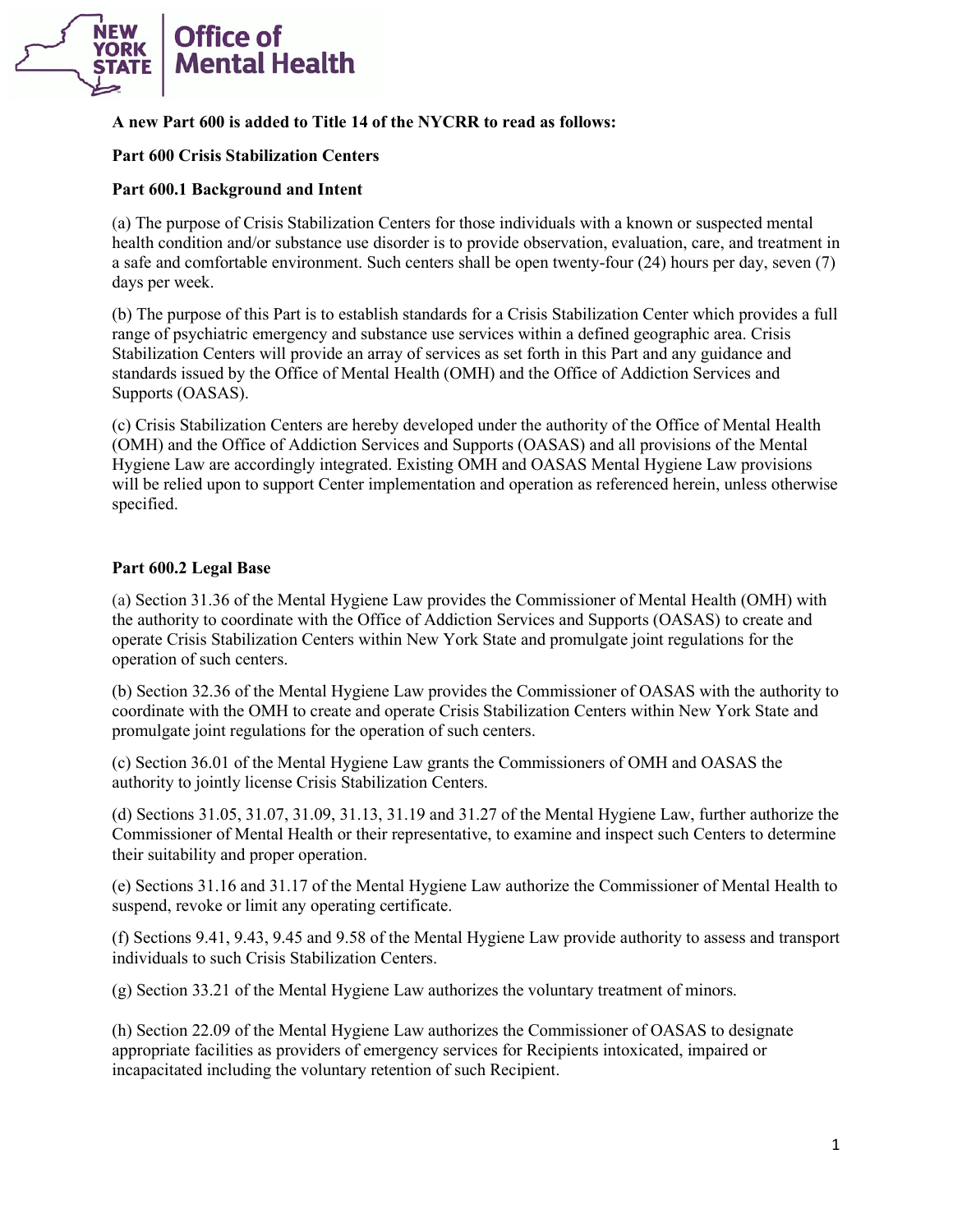regulate the standards of quality and adequacy, physical plant and ongoing compliance for providers of substance use disorder services. (i) Section 32.07 of the Mental Hygiene Law grants the Commissioner of OASAS the authority to

 (j) Section 32.09 of the Mental Hygiene Law grants the Commissioner of OASAS the authority to disorder programs. regulate the issuance, temporary approval of and/or revocation of, operating certificates for substance use

 $(k)$  Section 22.11 of the Mental Hygiene Law authorizes treatment for minors for substance use disorder without consent from a parent or guardian.

 (l) Parts 800-857 of Title 14 of the New York Codes, Rules and Regulations (NYCRR) outline provisions for the operation, administration and responsibilities for substance use disorder treatment programs.

(m) Parts 500-599 of Title 14 of the NYCRR outlining provisions for the operation administration and responsibilities for mental health services.

(n) Section 405.2 of Title 10 of the NYCRR provides additional regulatory requirements for the Governing Body of hospital-based programs.

(o) Sections 424-a and 495 of the Social Services Law relates to the register of category one substantiated cases of abuse and neglect referenced herein for purposes of criminal history reviews.

 (p) Parts 160 and 164 of Title 45 of the Code of Federal Rules (CFR) relates to the Health Insurance Portability and Accountability Act (HIPAA) rules regarding confidentiality of health records.

(q) Part 2 of Title 45 of the CFR relates to the confidentiality of substance use treatment records.

# **Part 600.3 Applicability**

 (a) This Part applies to any provider of services who operates or proposes to operate a Crisis Stabilization Center for individuals who are experiencing a psychiatric or substance use crisis. The goal is to address Stabilization Centers provides more resources for law enforcement responding to individuals in emotional and stabilize mental health and substance use needs as early as possible. The availability of Crisis distress, the courts, and directors of community services, to allow non-violent individuals to be brought to such certified centers for assessment.

### **Part 600.4 Definitions.**

(a) For purposes of this Part the following general definitions apply:

 (1) *Approved medication* means any medication approved by state or federal authorities for the treatment of medical and psychiatric conditions, including those conditions caused by the use of substances.

 (2) *Crisis Stabilization Center* shall mean a center certified pursuant to this Part, that offers voluntary crisis stabilization services to individuals experiencing mental health and substance use symptoms regardless of their ability to pay.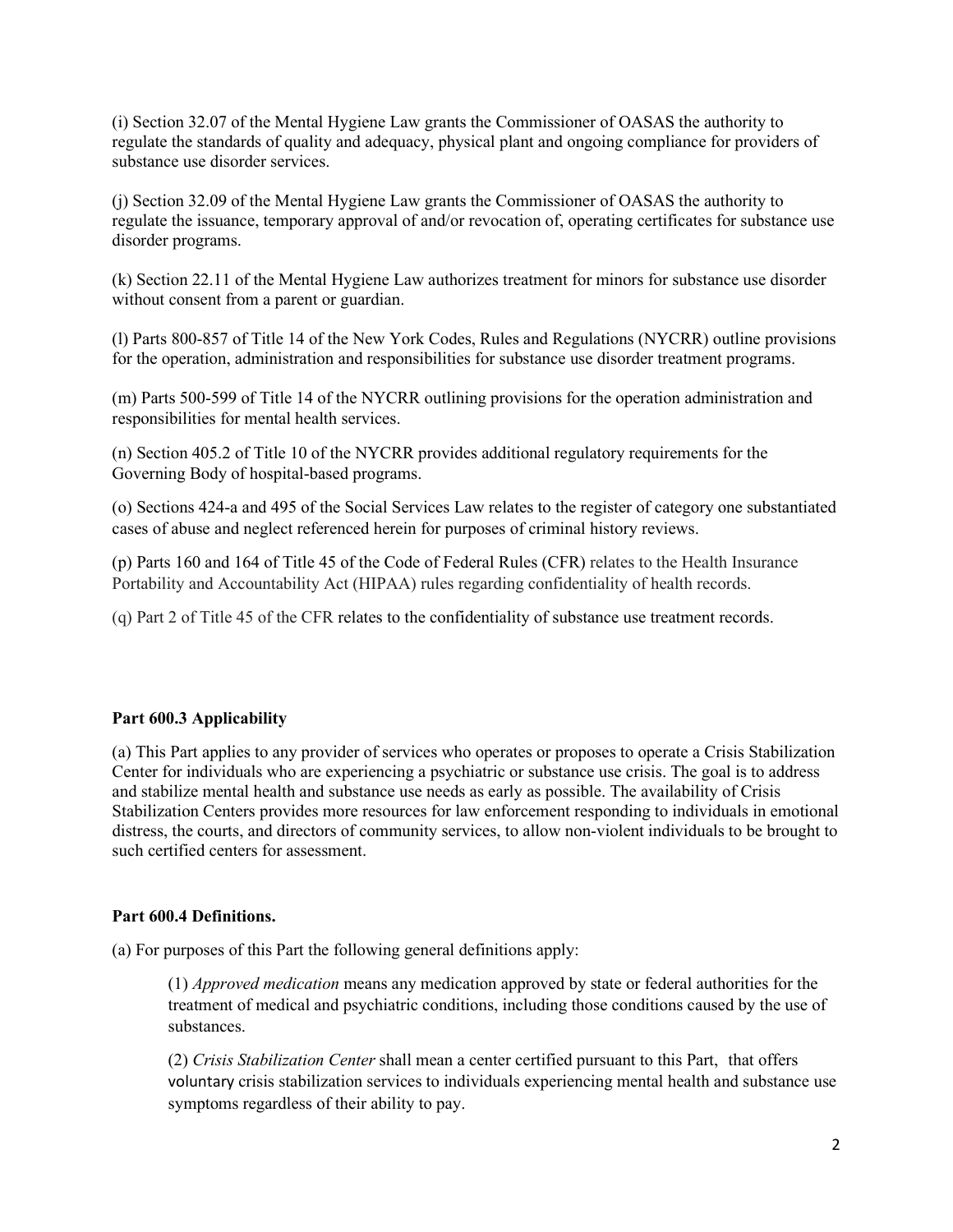(3) *Supportive Crisis Stabilization Center* means a center that provides support and assistance to onsite supports, and do not pose likelihood of serious harm. The center provides voluntary services for those who require support with an emphasis on peer and recovery services. observation/stabilization services twenty-four hours per day, seven days per week. individuals with mental health or substance use crisis symptoms and who are experiencing challenges in daily life that create risk for an escalation of behavioral health symptoms that cannot reasonably be managed in the Recipient's home and/or community environment without Supportive Crisis Stabilization Centers provide or contract to provide behavioral health

 observation/stabilization services twenty-four hours per day, seven days per week. (4) *Intensive Crisis Stabilization Center* means a center that provides urgent treatment to provide or contract to provide behavioral health stabilization and referral services twenty-four hours per day, seven days per week. individuals experiencing an acute mental health or substance use crisis. This service provides diversion from higher levels of care by rapid treatment interventions and stabilization of acute symptoms. The center provides voluntary crisis treatment services in a safe and therapeutic environment with twenty-four hour observation. Intensive Crisis Stabilization Centers shall

(5) *Catchment area* means the geographic area being served by the Center.

 (6) *Commissioners* means the Commissioners of both the Office of Mental Health and the Office of Addiction Services and Supports.

 (7) *Collateral* means a person who is a member of the Recipient's family or household, or other individual who interacts with the Recipient and is directly affected by, or has the capability of, affecting their condition and is identified in the treatment plan as having a role in treatment, and/or is necessary for participation in the evaluation and assessment of the Recipient.

 (8) *Co-occurring disorder* means the diagnosis of at least one disorder in both of the following areas: substance use disorder (e.g. addiction to alcohol and/or legal or illegal drugs) and mental health disorder (e.g. personality disorder; a mood disorder including but not limited to, depression, or bipolar; a psychotic disorder such as schizophrenia; an anxiety disorder such as panic disorder or post-traumatic stress disorder).

 (9) *Family* means those members of the Recipient's natural family, family of choice, or identified caregivers.

 (10) *Individual service plan* means a written plan developed by the individual and clinical staff based on screening, assessment(s) and initial services.

 (11) *Mental illness* means a health condition involving changes in behavior, emotion, thinking or judgment (or a combination of these) that are associated with distress and/or problems functioning in social, work or family activities.

 (12) *Medication for addiction treatment (MAT)* means the treatment of substance use disorder (SUD) and concomitant conditions with medications requiring a prescription or order from an authorized prescribing professional with counseling and behavioral therapies, as clinically appropriate.

(13) *Medication management and training* means activities which provide information to ensure appropriate management of medication through understanding the role and effects of medication in treatment, identification of side effects of medication and discussion of potential dangers of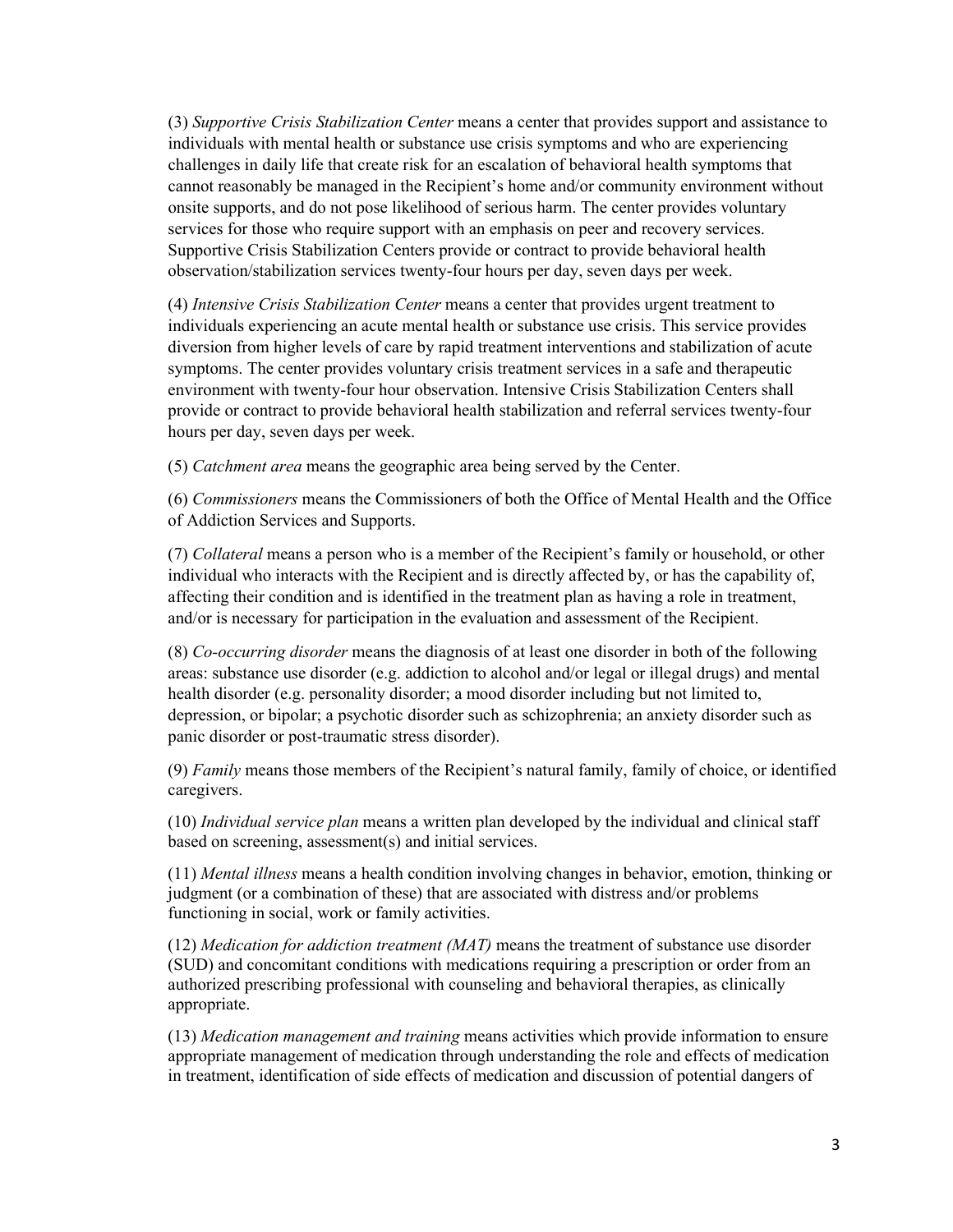consuming other substances while on medication. Training in self-medication skills is also an appropriate activity when developmentally and clinically indicated.

 (14) *Medication therapy* means the process of determining the medication to be utilized during regimen through review of the Recipient's medication record and consultation with the Recipient monitoring the effects and side effects of the medication on the Recipient's mental and physical the course of treatment; reviewing the appropriateness of the Recipient's existing medication and, as appropriate, their family or guardian; prescribing and/or administering medication; and health.

 (15) *Naloxone emergency overdose prevention kit* means a kit as prescribed pursuant to state law and used to reverse an opioid overdose.

(16) *Office* means jointly the Office of Mental Health and the Office of Addiction Services and Supports.

 (17) *On-call*, for the purposes of this Part, shall mean the individual is not physically present at necessary the center but can be contacted immediately for clinical consultation as needed and be on-site as

(18) *On duty*, for purposes of this Part, shall include the individual being physically present or oncall and available which includes the ability to come on-site as needed.

(19) *Recipient* means a person who is receiving services at a Crisis Stabilization Center.

 (20) *Sponsor* means the provider of service or an entity that substantially controls or has the ability to substantially control the Crisis Stabilization Center. For the purpose of this Part, factors used to determine whether there is substantial control shall include but not be limited to:

(i) the right to appoint and remove directors or officers;

(ii) the right to approve bylaws or articles of incorporation;

(iii) the right to approve strategic or financial plans for a provider of service; or

(iv) the right to approve operating or capital budgets for a provider of services.

 using the most recent version of the Diagnostic and Statistical Manual (DSM), as incorporated by (21) *Substance use disorder* means a group of cognitive, behavioral, and physiological symptoms indicating that an individual continues using substances despite significant substance-related physical, psychological and social problems as determined through assessment and diagnosis reference in Part 800 of this Title.

(22) *State licensing agency* means jointly the Office of Mental Health and the Office of Addiction Services and Supports.

(b) For purposes of this Part the following staffing definitions apply:

 (1) *Clinical staff,* for purposes of this Part, are all staff members who provide services directly to the goals, objectives and services of the Crisis Stabilization Center, are supervised in accordance with the policies governing the training program and are included in the staffing plan approved Recipients and include professional staff as defined herein. Students and trainees may qualify if they are participating in a program leading to a degree, credential or certificate appropriate to by the Office.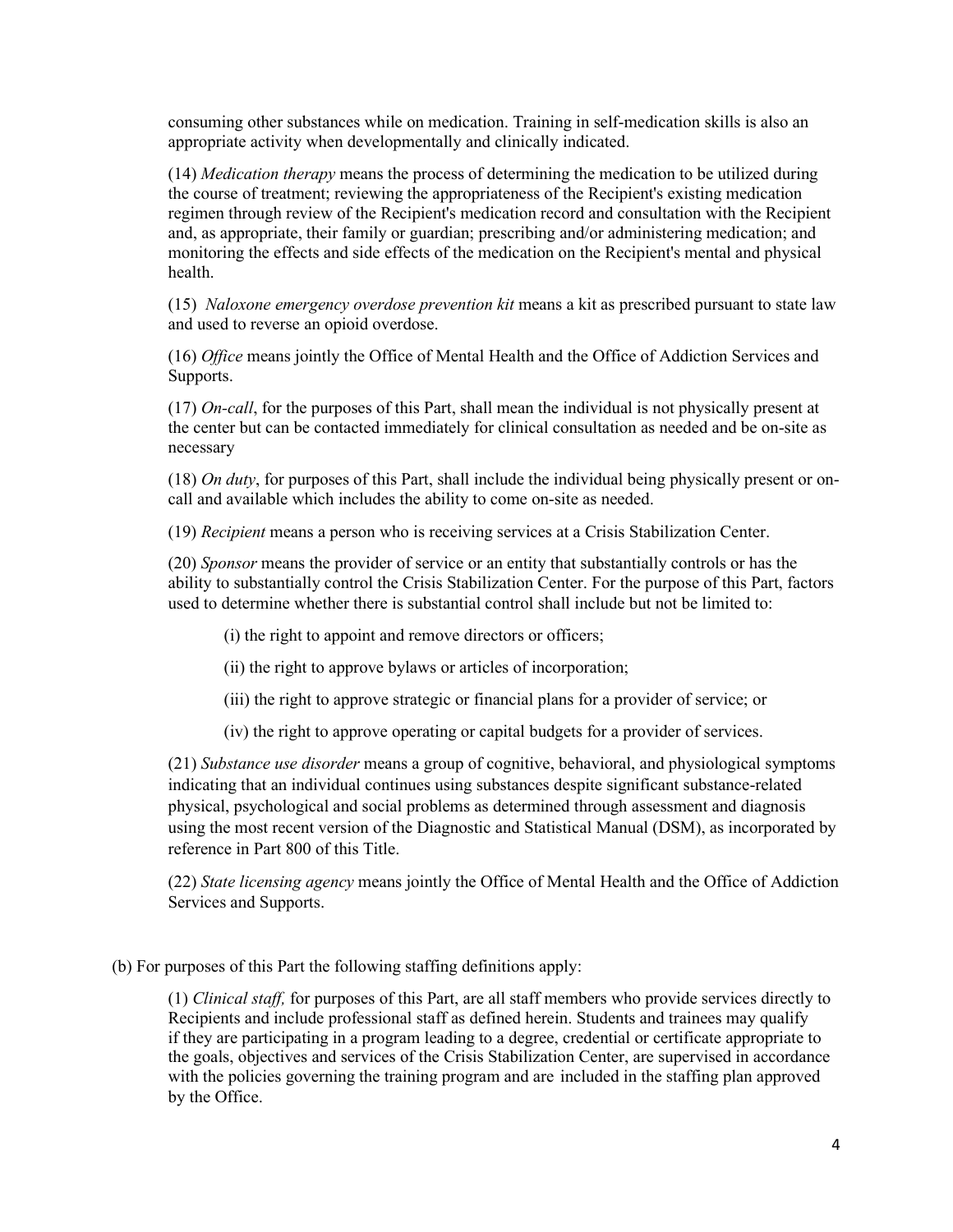(i) Students or trainees may qualify as clinical staff under the following conditions:

 (*a*) the students and trainees are actively participating in a program leading to attainment of a recognized degree or certificate in a field related to mental health and substance use disorder at an institution chartered or approved by the New York State Education Department. Limited-permit practitioners are considered students or trainees;

 (*b*) the students or trainees are supervised and trained by professional staff supervised; meeting the qualifications specified in this section and are appropriately

(*c*) the students or trainees use titles that clearly indicate their status; and

 (*d*) written policies and procedures pertaining to the integration of students and trainees within the overall operation of the Crisis Stabilization Center shall receive approval by the Office.

 treatment of a mental health condition and/or substance use disorder in a Crisis Stabilization (2) *Professional staff*, for the purpose of this Part, are individuals who are qualified by credentials, training and experience to provide supervision and direct service related to the Center and may include the following:

 (i) *Creative arts therapist* is an individual who is currently licensed as a creative arts therapist permit from the New York State Education Department. therapist by the New York State Education Department or possesses a creative arts

 (ii) *Credentialed alcoholism and substance use counselor* is an individual who has a current valid credential issued by the OASAS, or a comparable credential, certificate or license from another recognized certifying body as determined by the OASAS.

 practical nurse by the New York State Education Department or possesses a licensed (iii) *Licensed practical nurse* is an individual who is currently licensed as a licensed practical nurse permit from the New York State Education Department.

 by the New York State Education Department or possesses a permit from the New York (iv) *Licensed psychoanalyst* is an individual who is currently licensed as a psychoanalyst State Education Department.

 and family therapist by the New York State Education Department or possesses a permit (v) *Marriage and family therapist* is an individual who is currently licensed as a marriage from the New York State Education Department.

(vi) *Mental health counselor* is an individual who is currently licensed as a mental health counselor by the New York State Education Department or possesses a permit from the New York State Education Department.

 (vii) *Nurse practitioner* is an individual who is currently certified as a nurse practitioner by the New York State Education Department or possesses a permit from the New York State Education Department.

(viii) *Nurse practitioner in psychiatry* is an individual who is currently certified as a nurse practitioner with an approved specialty area of psychiatry (NPP) by the New York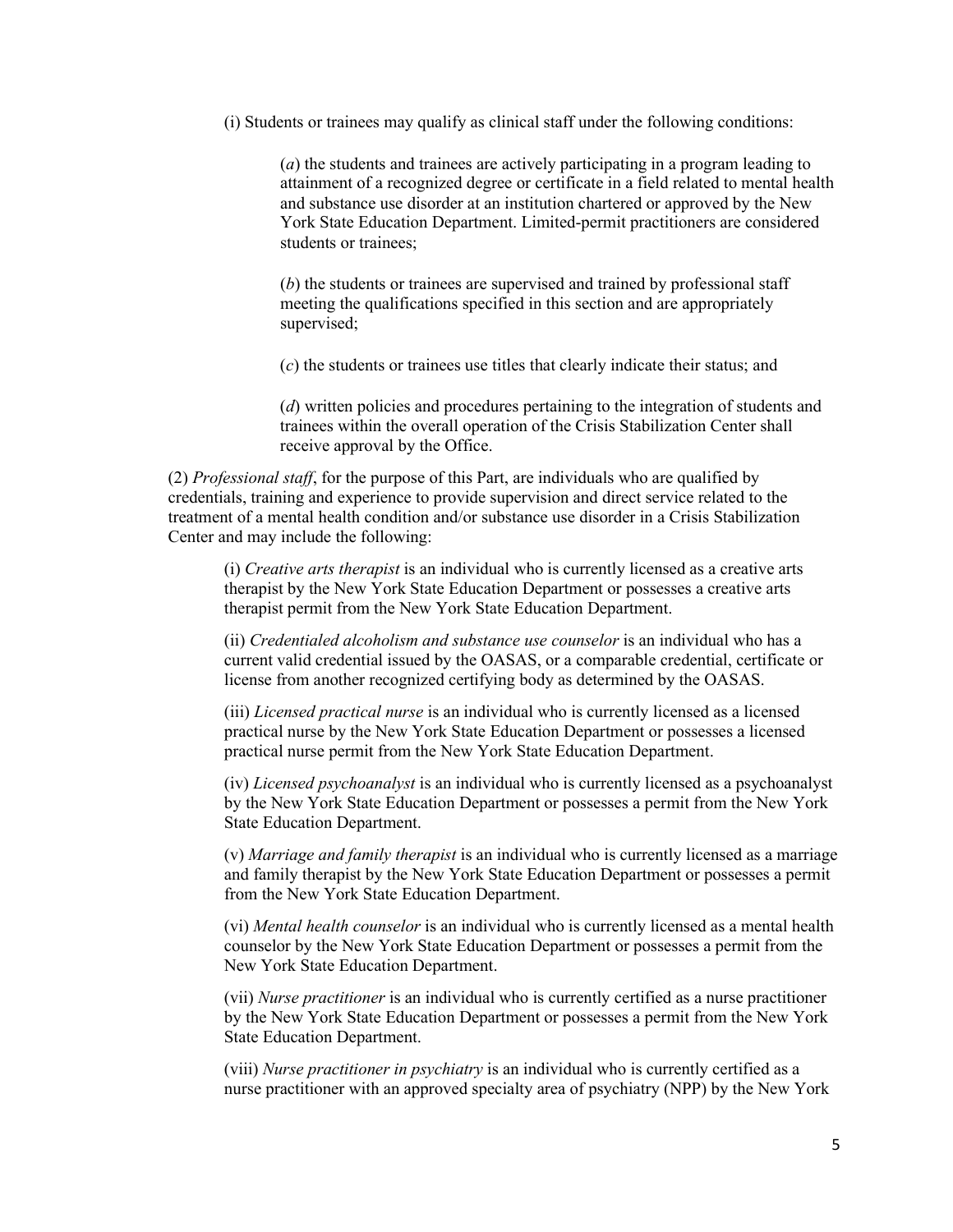State Education Department or possesses a permit from the New York State Education Department.

 (ix) *Physician* is an individual who is currently licensed as a physician by the New York State Education Department.

 by the New York State Education Department or possesses a permit from the New York **State Education Department.** (x) *Physician assistant* is an individual who is currently registered as a physician assistant

 York State Education Department and who is certified by, or eligible to be certified by, (xi) *Psychiatrist* is an individual who is currently licensed as a physician by the New the American Board of Psychiatry and Neurology.

(xii) *Psychologist* is an individual who is currently licensed as a psychologist by the New York State Education Department.

(xiii) *Registered professional nurse* is an individual who is currently licensed as a registered professional nurse by the New York State Education Department.

(xiv) *Rehabilitation counselor* is an individual who has either a master's degree in rehabilitation counseling from a program approved by the New York State Education Department or current certification by the Commission on Rehabilitation Counselor Certification.

 (xv) *Social worker* is an individual who is either currently licensed as a licensed master Department or has a master's degree in social work from a program approved by the New social worker or as a licensed clinical social worker by the New York State Education York State Education Department.

 from a certifying authority recognized by the Commissioner of OMH. (3) *Certified peer specialist* means an individual who is certified as a peer in New York State

entity approved and recognized by the Commissioner of OASAS. (4) *Certified recovery peer advocate* means an individual who holds a certification issued by an

entity approved and recognized by the Commissioner of OASAS.<br>(5) *Certified or credentialed family peer advocate* means an individual who is credentialed as a peer in New York State from a certifying authority recognized by the Commissioner of OMH or OASAS.

 peer in New York State from a certifying authority recognized by the Commissioner of OMH or (6) *Certified or credentialed youth peer advocate* means an individual who is credentialed as a OASAS.

 (7) Other professional disciplines may be included as professional staff, provided that the discipline is approved as part of the staffing plan submitted to the Office. The discipline shall be from a field related to the treatment of a mental health condition and/or substance use. For rural areas, individuals who have obtained at least a master's degree in psychology may be considered professional staff for the purposes of calculating professional staff but may not be assigned supervisory responsibility.

### **Part 600.5 Certification**

(a) Application and Approval Process.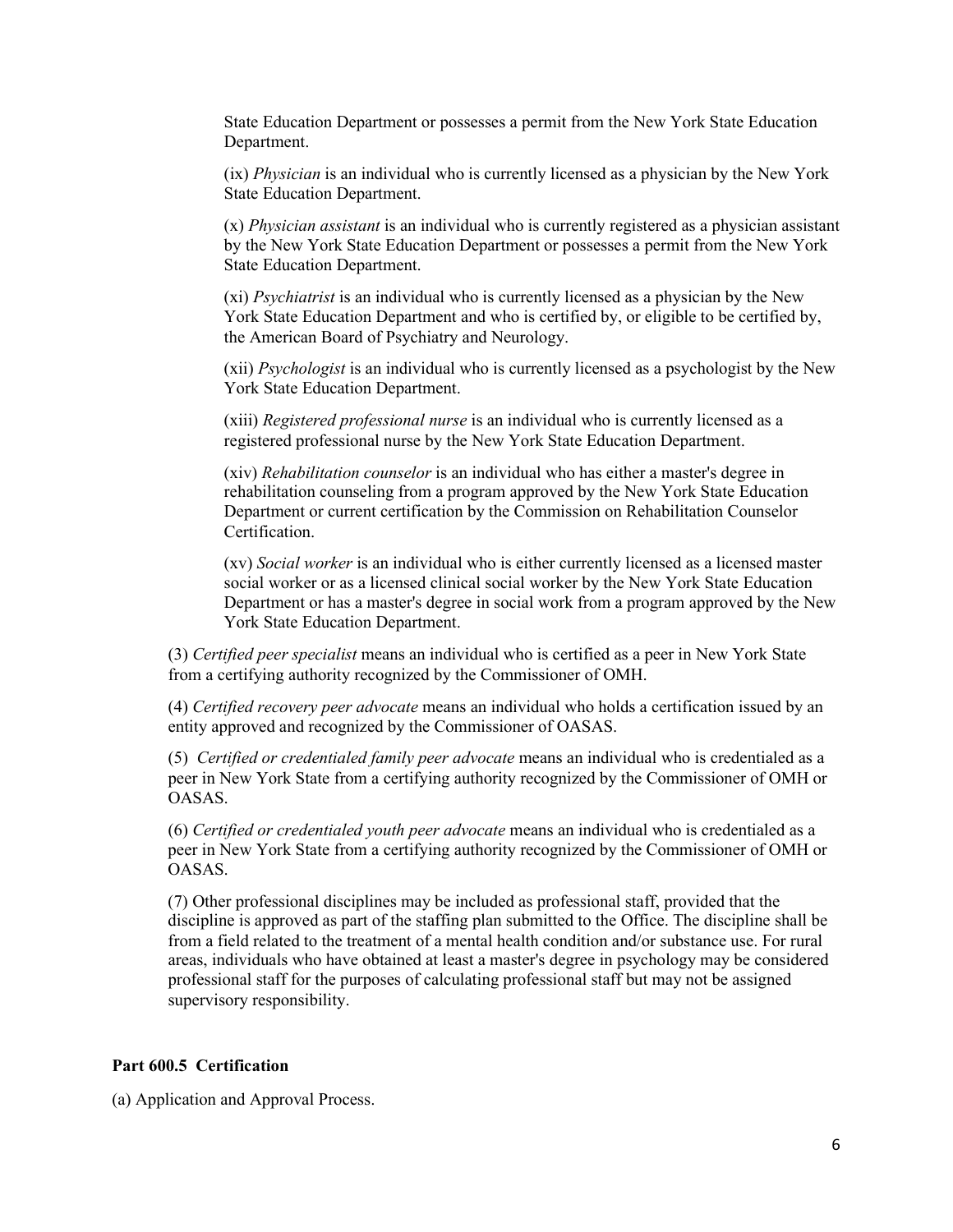(1) Applicants must show relevant mental health and/or addictions experience and be licensed, certified or otherwise authorized by OMH, OASAS or the NYS Department of Health (DOH).

(2) Applications shall be submitted in a format prescribed for all applicants and reviewed by the Office.

(3) Applications shall include information needed to demonstrate that the provider is:

(i) licensed, certified or otherwise authorized by OMH, OASAS or the NYS Department of Health (DOH).

(ii) in compliance with all applicable requirements of the Office;

(iii) in good standing at the time of application approval; and

(iv) in compliance with the physical plant requirements set forth in guidance issued by the Office.

 (4) Applications may include, but not be limited to, requests for information regarding services to revenues, and utilization of services as they relate to Crisis Stabilization Center services as be added and the plan for implementation, staffing, environment, operating expenses and described in this Part.

 of a request for an extension shall be at the discretion of the Office. Failure to provide the abandonment or withdrawal of the application without any further action from the Office. (5) The applicant shall supply any additional documentation or information requested by the Office, within a stated timeframe of such request, unless an extension is obtained. The granting additional documentation or information within the time prescribed shall constitute an

(6) The Office shall approve or disapprove an application in writing.

(6) The Office shall approve or disapprove an application in writing. (7) Applicants may appeal the denial of an application with the Office.

 (b) Each Crisis Stabilization Center shall be issued an operating certificate that specifies the type of Crisis Stabilization Center the provider of services is authorized to operate:

(1) Intensive Crisis Stabilization

 (i) The purpose of an Intensive Crisis Stabilization Center is to provide urgent treatment provides diversion from higher levels of care by rapid treatment interventions and stabilization of acute symptoms. to individuals experiencing an acute mental health or substance use crisis. This service

the services and referrals needed by the Recipient. (ii) Screening and assessment is performed by the Crisis Stabilization Center to determine

the services and referrals needed by the Recipient.<br>(iii) Intensive Crisis Stabilization Centers must provide all services, as described in Part 600.9.

(2) Supportive Crisis Stabilization

 assistance to individuals with mental health or substance use crisis symptoms or who are (i) The purpose of a Supportive Crisis Stabilization Center is to provide support and experiencing challenges in daily life that places them at risk for an escalation of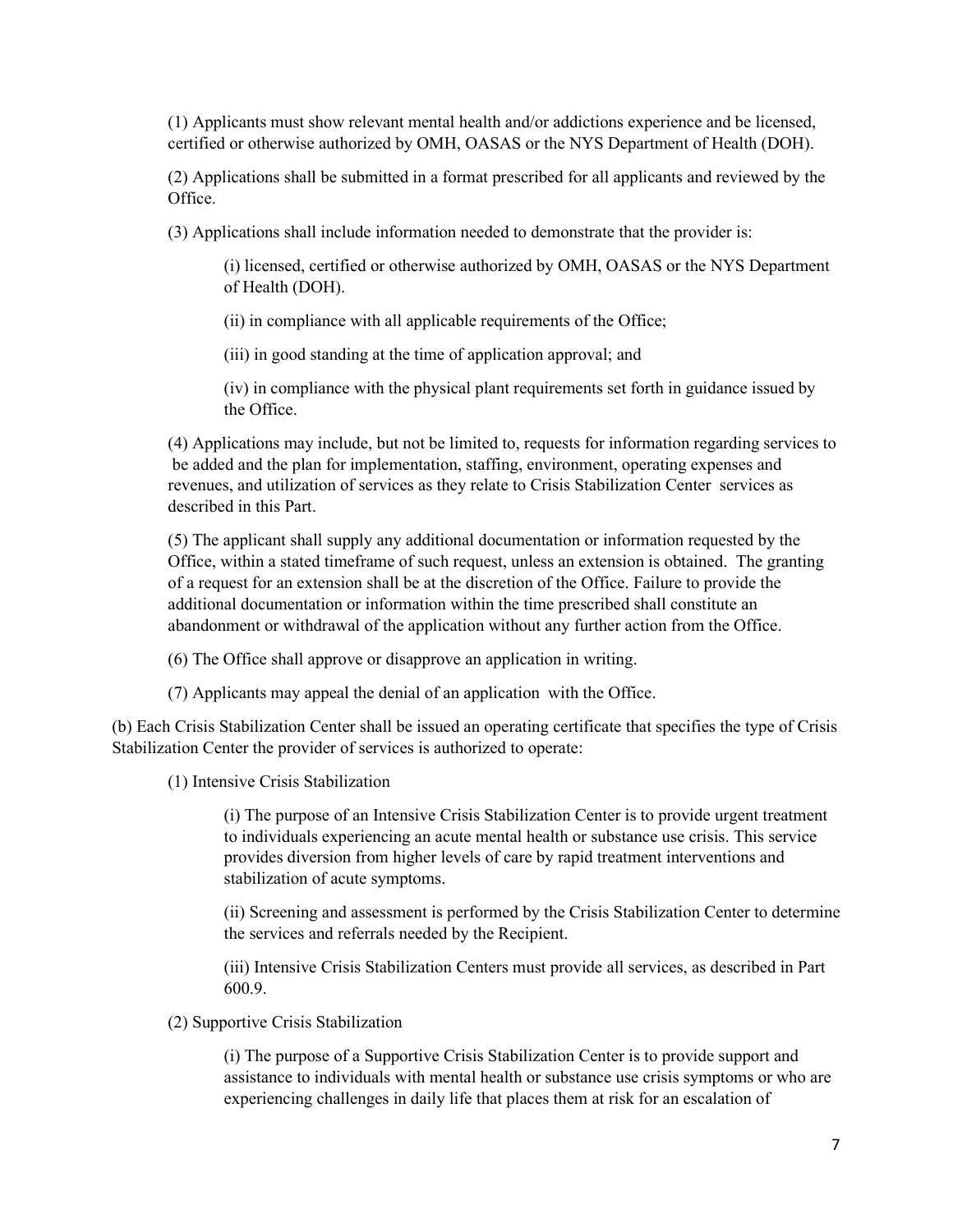and/or community environment without onsite supports, and do not pose likelihood of immediate harm to self or others. Supportive Crisis Stabilization Centers provide that can be stabilized through supportive interventions. behavioral health symptoms that cannot reasonably be managed in the Recipient's home assistance for individuals who demonstrate mental health and substance use symptoms

(ii) Screening and assessment is performed by the Crisis Stabilization Center to determine the services and referrals needed by the Recipient.

 linkages to services described in Part 600.9(c) that are not provided by the Crisis (iii) Supportive Crisis Stabilization Centers must have agreements and/or demonstrate Stabilization Center.

### **Part 600.6 Inspection**

 (a) The Office shall have initial and ongoing inspection responsibility for all Crisis Stabilization Centers established pursuant to this Part. The purpose of the inspection is to ensure compliance with all applicable laws, rules, regulations, and guidance as well as to determine the renewal term of the operating certificate.

 laws, rules, regulations, and guidance as well as to determine the renewal term of the operating certificate. (b) The Office review shall be performed by staff with expertise as necessary to ensure Recipient health and safety. Any significant deficiencies will immediately be referred for enforcement. If at any point during the inspection, findings are identified that suggest imminent risk of serious harm or injury to Recipients, the inspector(s) will immediately contact their supervisor.

 (c) Inspections shall be conducted utilizing a single oversight instrument. All deficiencies and/or corrective action will be overseen by the Office. Each Crisis Stabilization Center shall undergo an unannounced inspection which will occur prior to renewal of the Operating Certificate.

 (d) At the start of the inspection, the inspector(s) will meet with the Crisis Stabilization Center (e.g., policies; staffing information; etc.) that may be needed to facilitate the review. administrative staff to explain the purpose and scope of the inspection and request any documentation

(e) The inspection will include, but not be limited to, the following areas of review:

- 
- (1) on-site inspection of service appearance, conditions and general safety; (2) evaluation of the sponsor, its management systems, and procedures;
- (3) Recipient case record review;
- $(4)$  interviews of staff and Recipients;
- (5) examination of staffing patterns and staff qualifications;

 $(6)$  analysis of statistical information contained in reports required to be submitted by the service;

- (7) compliance with the reporting requirements;
- (7) compliance with the reporting requirements; (8) verification of staff credentials, and staff training, as applicable;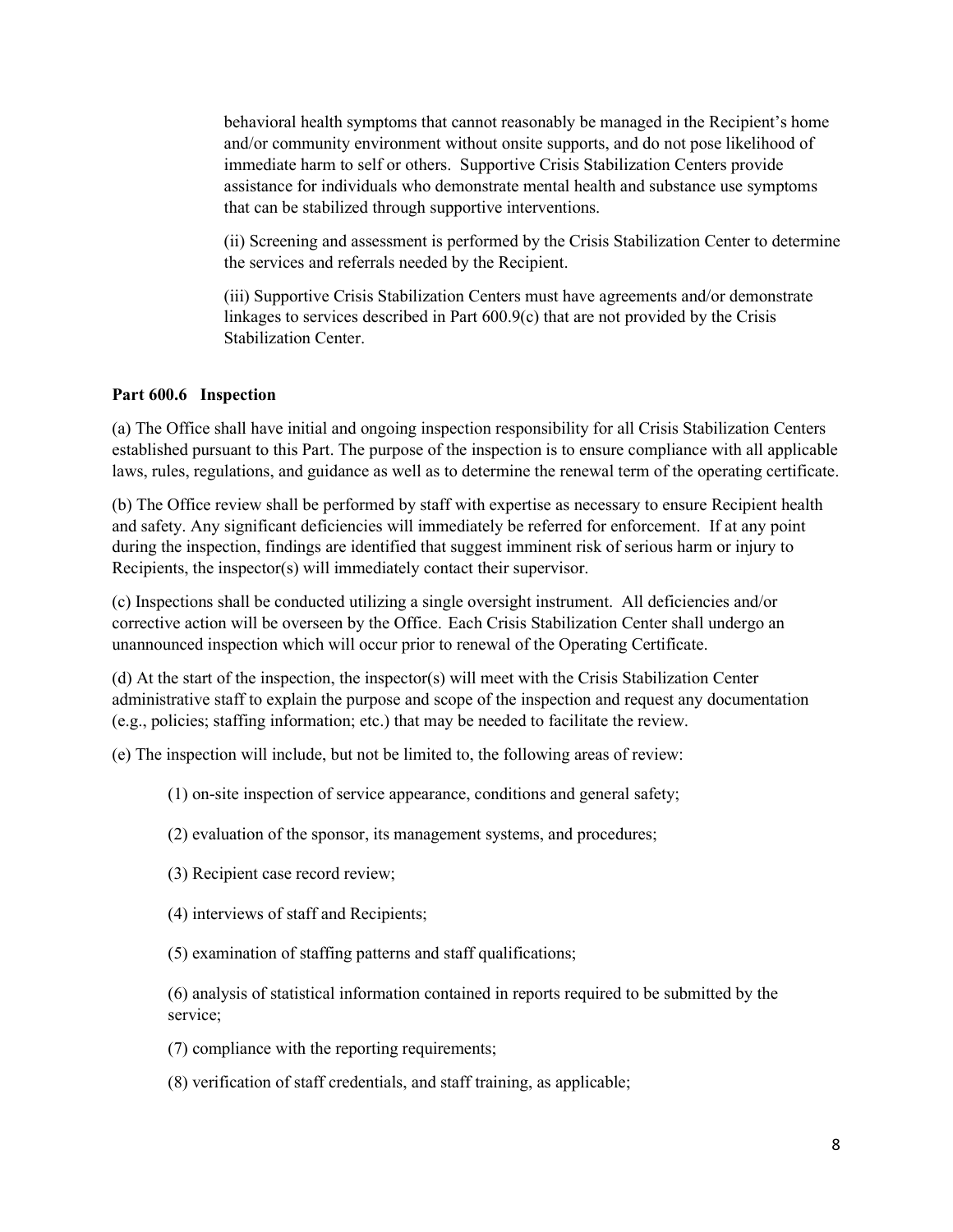(9) incident reporting requirements; and

 (10) such other operating areas of activities as may be necessary or appropriate to determine compliance with applicable laws and regulations.

compliance with applicable laws and regulations.<br>(f) At the conclusion of the inspection, the inspector(s) will meet with the Crisis Stabilization Center's administrative staff to discuss all deficiencies identified during the inspection.

 Crisis Stabilization Center shall take all actions necessary to correct all deficiencies reported. The Crisis Stabilization Center shall submit a plan of correction to the Office within 30 days, which shall state the specific actions taken or planned actions to achieve compliance with identified requirements. Any planned actions described in the plan of correction must be accompanied with a timetable for their (g) Upon completion of the inspection, a written report will be provided to the Crisis Stabilization Center which describes the results of the inspection, including each regulatory deficiency identified, if any. The implementation.

 any reported deficiencies, or fails to maintain satisfactory compliance with applicable laws, rules and regulations, the Office may revoke, suspend or limit the operating certificate or license or levy a civil fine for such failures, in accordance with applicable regulations. (h) If the Crisis Stabilization Center fails, within the specified or an otherwise reasonable time, to correct

 for such failures, in accordance with applicable regulations. (i) Concurrently, each Crisis Stabilization Center shall undergo a fiscal viability review which will include an assessment of the financial information of the Crisis Stabilization Center. Such information shall be submitted in intervals and in a form prescribed by the Office, for compliance with minimum standards established by the Office, in order to determine the Crisis Stabilization Center's fiscal capability to effectively support the authorized services.

 submit a corrective action plan setting forth the specific actions to be taken to meet the minimum standards within a reasonable time frame. (j) Crisis Stabilization Centers that fail to meet the minimum standards of the Office shall be required to

# **Part 600.7 Organization and administration**

 (a) Governing Body or Sponsor: The Crisis Stabilization Center shall identify a Governing Body or Sponsor (Governing Body) which shall have overall responsibility for the operation of the Center. The Governing Body may delegate responsibility for the day-to-day management of the Center to appropriate staff in accordance with the organizational plan approved by the Office. No individual shall serve as both a member of the Governing Body and as paid staff of the Crisis Stabilization Center without prior approval of the Office.

 (b) For hospital-based Crisis Stabilization Centers, the Governing Body of the hospital shall be responsible for the overall operation and management of the Crisis Stabilization Center. The Governing Body may delegate responsibility for the day-to-day management of the Center to appropriate staff the Governing Body and of the paid staff of the Crisis Stabilization Center without prior approval of the pursuant to an organizational plan approved by the Office. No individual shall serve as both member of Office.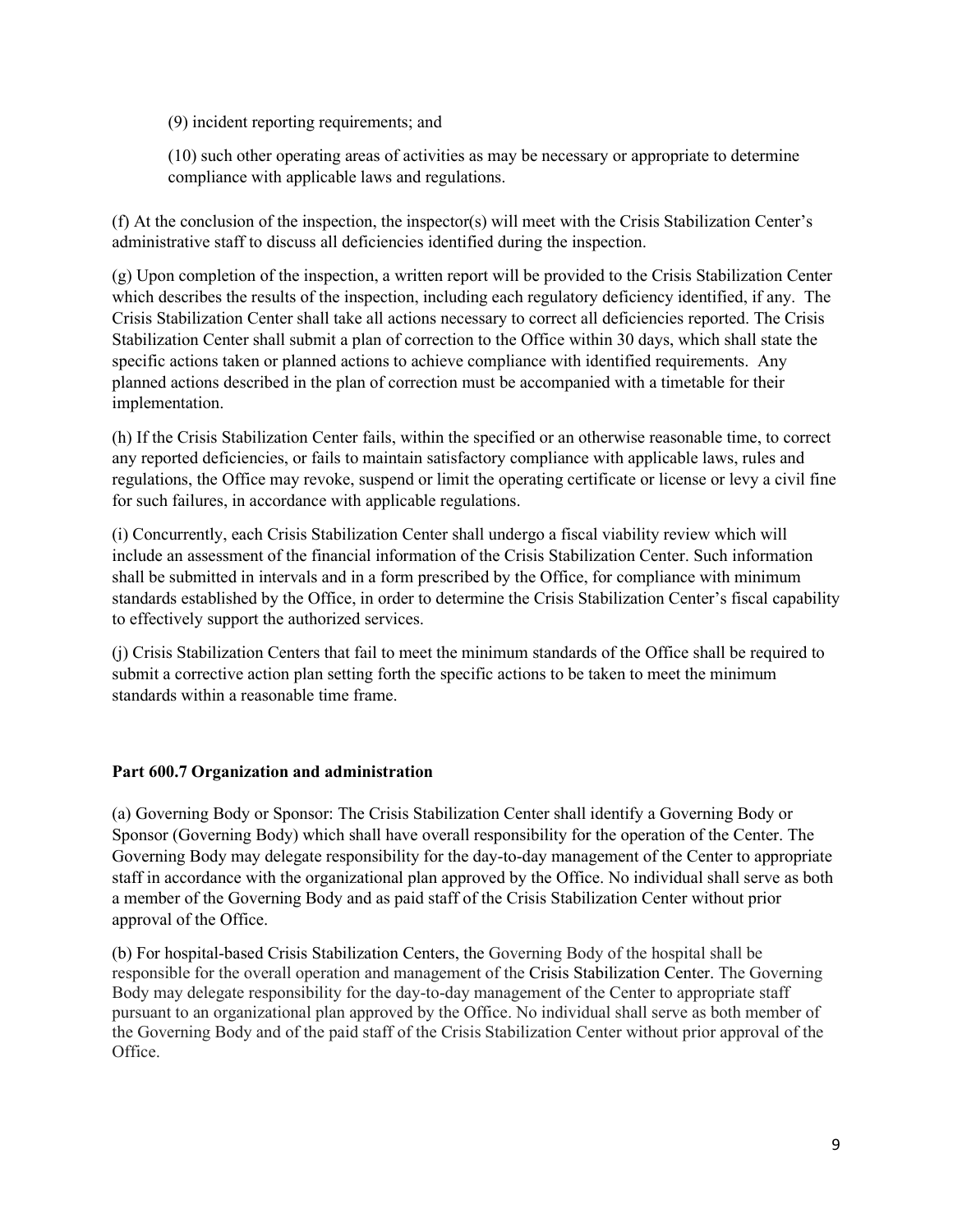management of the Crisis Stabilization Center in accordance with the written plan of organization provided for in paragraph (e)(2) of this section. (c) For Crisis Stabilization Centers, the Governing Body shall delegate responsibility for the day-to-day

 (1) Onsite direction shall be delegated to an individual who shall be known as the Program Director and who shall meet the qualifications specified in section 600.11(f) of this Part.

 (2) The Program Director shall be employed by the Crisis Stabilization Center as a full-time employee.

 (3) Overall administrative direction may be the responsibility of the Program Director or may be delegated by the Governing Body to an individual who shall meet qualifications that are acceptable to the Office.

(d) The Governing Body shall comply with all requirements set forth in 10 NYCRR Part 405**.2** as well as requirements established by appropriate local, State and Federal standard-setting bodies.

(e) The Governing Body shall be responsible for the following duties:

 required for staff positions. Such plan may include the delegation of the responsibility for the day- to-day management of the program to a Program Director who shall be a member of the Medical Director of the host hospital. (1) to develop an organizational plan which indicates lines of accountability and the qualifications professional staff employed by the Crisis Stabilization Center. Where such Crisis Stabilization Center is hospital-based, the Program Director shall report to the Director of Psychiatry or

 are consistent with the affirmative action and equal employment opportunity obligations imposed 1973, section 504, as amended, and the Vietnam Era Veteran's Readjustment Act; (2) to develop written personnel policies which shall prohibit discrimination on the basis of race or ethnicity, religion, disability, gender identity or sexual orientation, marital status, age, documentation status, or national origin, as well as, written policies on affirmative action which by title VII of the Civil Rights Act, Federal Executive Order 11246, the Rehabilitation Act of

 programmatic and administrative policies and procedures. Such policies and procedures shall include, but are not limited to the following: are not limited to the following:<br>(1) policies that guide efforts to reduce disparities in access, quality of care and treatment (f) The Governing Body shall develop, approve, periodically review and revise as appropriate all

outcomes for underserved/unserved and/or marginalized populations, including but not limited to: people of color, members of the LBGTQ+ community, older adults, pregnant persons, Veterans, individuals who are hearing impaired, individuals with limited English proficiency, immigrants, individuals with intellectual/developmental disabilities and all justice system-involved populations;

 (2) policies that ensure that efforts are made to employ staff that are proficient in the most prevalent languages spoken by service Recipient;

 which provide for appropriate retention of such records pursuant to section 590.12 of this Title; (3) policies and procedures governing Recipient records which ensure confidentiality consistent with the Mental Hygiene Law, sections 33.13, 33.14 and 33.16, 45 C.F.R. parts 160 and 164 and

 (4) policies regarding the confidentiality of substance use disorder treatment records in accordance with state and federal law including 42 CFR Part 2 and HIPAA;

(5) policies that ensure the protection of Recipients' rights;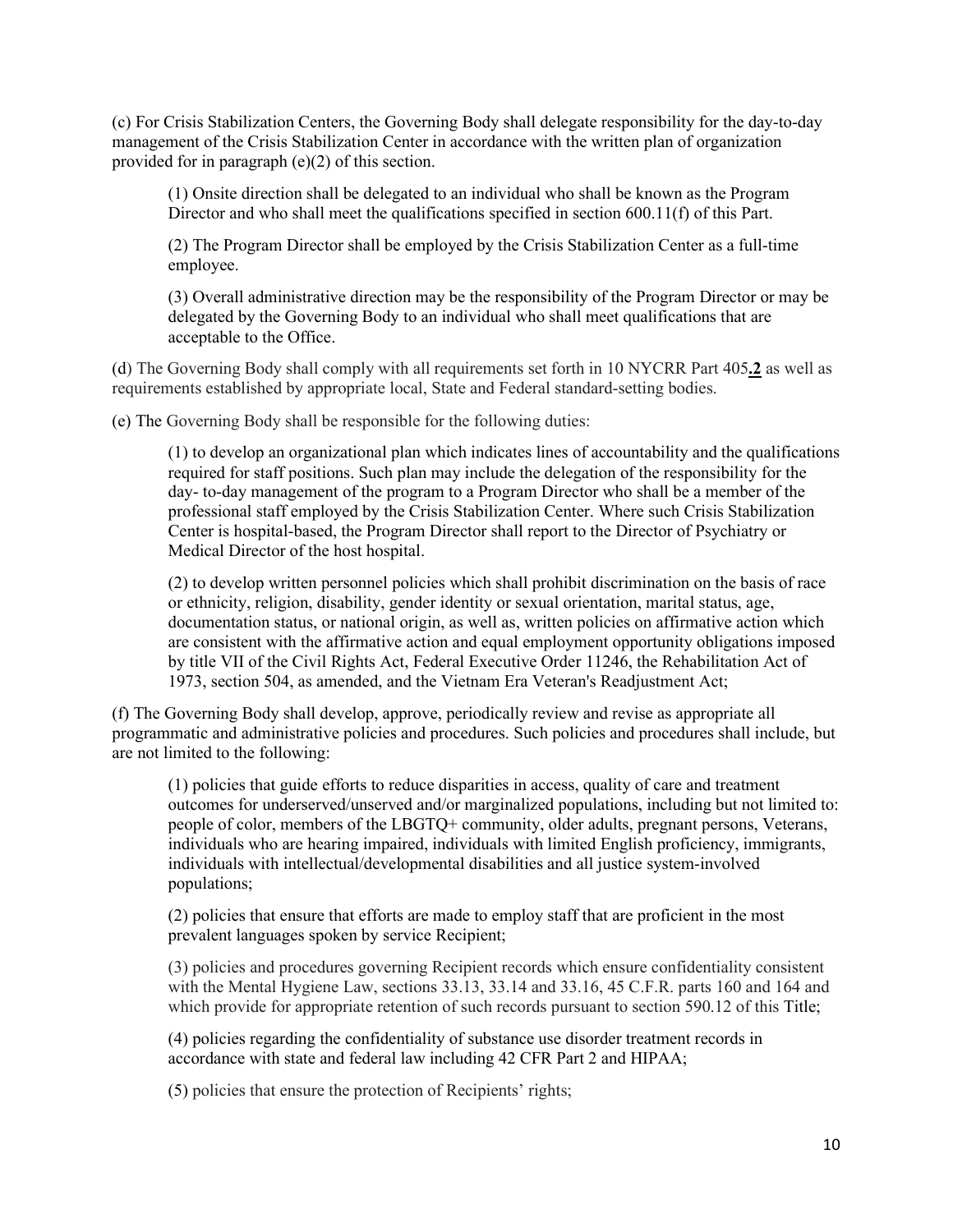(i) At a minimum these policies shall establish and describe a Recipient's grievance procedure. (i) At a minimum these policies shall establish and describe a Recipient's grievance procedure. (ii) The Crisis Stabilization Center shall post a statement of Recipients' rights in a

 conspicuous location easily accessible to the public and provide a copy to service Recipients.

(6) policies for training staff to recognize the signs and symptoms of severe reactions to or overdose on substances including but not limited to alcohol, sedative-hypnotics, opioids, stimulants, cannabis and synthetic cannabinoids, and the appropriate interventions when overdose occurs in accordance with guidance from the Office

 (i) Training on these interventions shall include but not be limited to education about the use of naloxone overdose prevention kits.

(ii) Centers must develop and implement a plan to have staff trained in the use of a naloxone overdose prevention kit and must ensure that such kit and appropriately trained staff are available during all program hours of operation.

(iii) Staff should be trained that overdose risk can exist with any illicit substance use, not limited to known opioid use or intended substance of choice.

 (7) policies for the provision of overdose prevention education and training and availability of overdose prevention kits or prescriptions for service Recipients and their collaterals.

(g) Cultural and linguistic competency.

 disparities in access to treatment. Staff shall be trained to be aware and respond appropriately to (1) Crisis Stabilization Centers shall review demographic data for the Crisis Stabilization Center's Catchment Area to determine the cultural and linguistic needs of the population as well as the cultural and linguistic needs of the Catchment Area and develop a plan to address disparities in treatment access.

 (2) Crisis Stabilization Centers shall ensure provision of language assistance services at no cost to the Recipient and/or their family/collaterals and shall make all necessary documents available in way that assessment or treatment activities will not be delayed. Crisis Stabilization Centers are responsible for ensuring the competence of individuals providing language assistance, recognizing that the use of untrained individuals and/or minors as interpreters should be avoided. the Recipient's preferred language. Language access services will be made available in such a

(3) Crisis Stabilization Centers shall provide easy-to-understand print and multimedia materials and signage in the languages commonly used by the populations in the service area, with a focus on the varied literacy levels among the service user population.

(h) County planning.

 services that demonstrate recovery outcomes. These outcomes include, but are not limited to, (1) Crisis Stabilization Centers shall participate in county and community planning activities annually, and as additionally needed, to ensure, maintain, improve or develop community quality of life, socio-economic status, entitlement status, social networking, coping skills and reduction in use of crisis services.

(i) Incidents.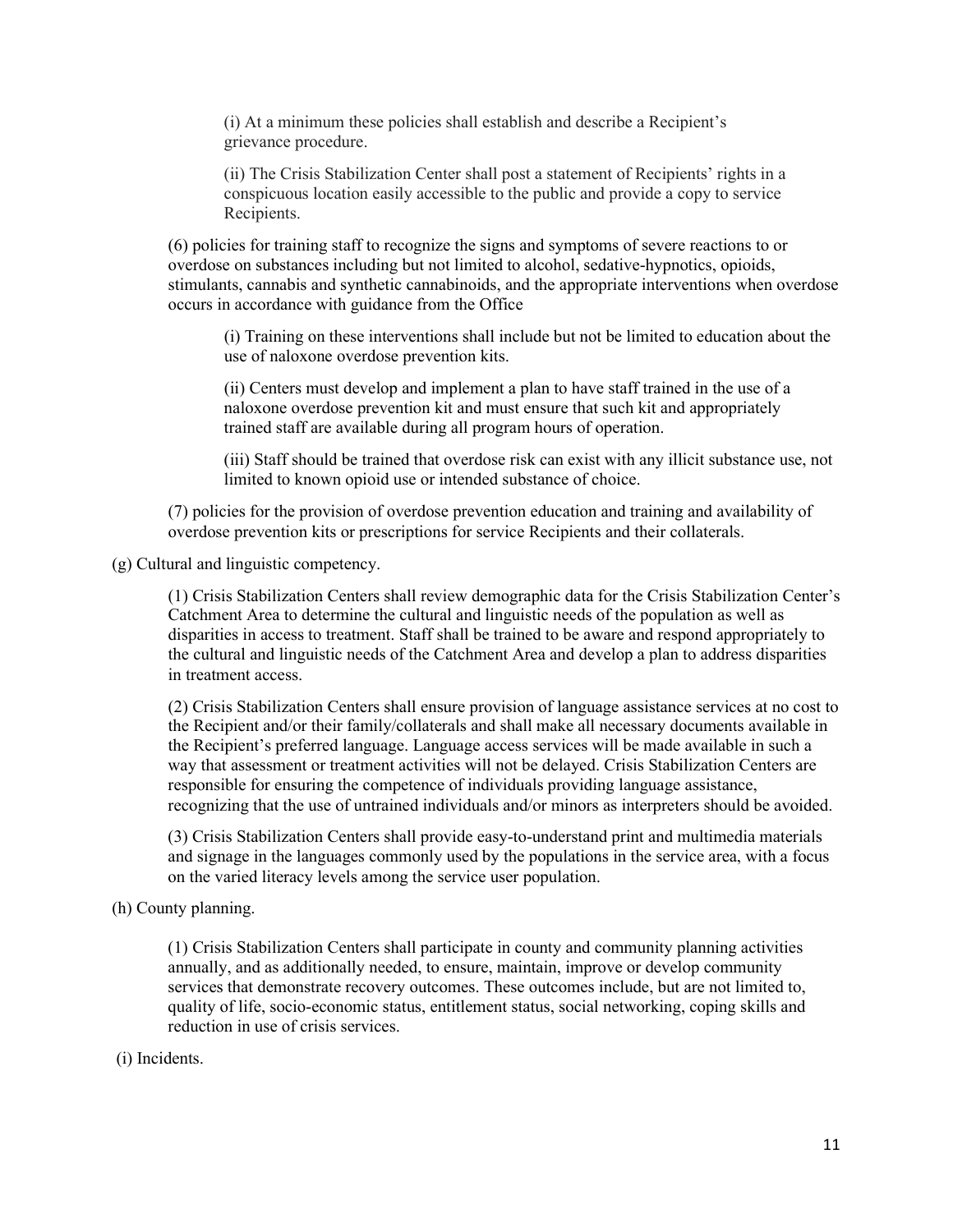monitoring and documentation of incidents pursuant to the Mental Hygiene Law and 14 NYCRR (1) The Crisis Stabilization Center shall ensure the timely reporting, investigation, review, Part 524.

 Reporting System reports or other available incident/data analysis reports to assist in risk management activities and compile and analyze incident data for the purpose of (i) The Crisis Stabilization Center shall utilize New York Incident Management identifying and addressing possible patterns and trends to improve service delivery.

(2) Incident Training.

(i) All new staff shall receive training which must include at a minimum, the definition of incidents, reporting procedures, an overview of the review process, and the role of risk management.

(ii) Refresher incident reporting training shall be conducted at least annually for all staff and evidence of such training must be recorded in the staff personnel file.

(3) For hospital-based Centers , the hospital's incident review committee shall review incidents, make recommendations and ensure implementation of action plans with the Crisis Stabilization Center's Program Director.

 (j) Non-discrimination. No Recipient that meets the criteria for treatment may be denied a based solely on the Recipient's:

(1) prior treatment history;

(2) referral source;

(3) pregnancy;

(4) history of contact with the criminal justice system;

(5) HIV and AIDS status;

(6) physical or mental disability;

(7) lack of cooperation by collaterals in the treatment process;

(8) toxicology test results;

(9) use of any illicit or prescribed substances, including but not limited to,

benzodiazepines;

benzodiazepines;<br>(10) use of medications for substance use disorder prescribed and monitored by a physician, physician's assistant or nurse practitioner;

(11) age;

(12) actual or perceived gender;

(13) national origin;

(14) race/color;

(15) actual or perceived sexual orientation;

(16) marital status;

(17) military status;

(18) familial status; or

(19) religion.

 (k) Posting notices. The Crisis Stabilization Center shall ensure the posting of notices displaying the off-site peer counseling/mutual aid services. availability of on-site peer counseling/mutual-aid services and the address and telephone number of local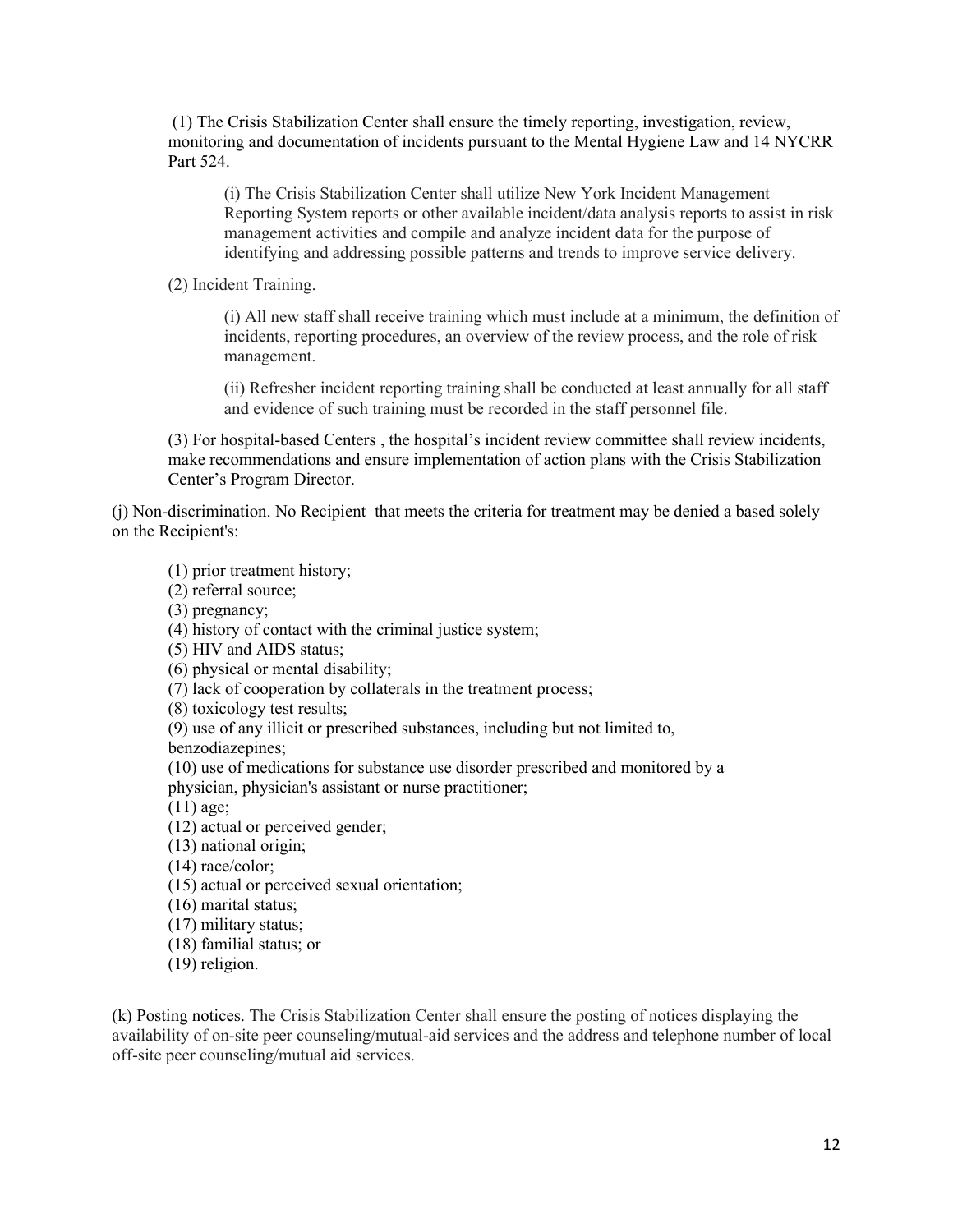(l) The Crisis Stabilization Center will have memorandums of understanding (MOUs) with any available crisis residential services or comparable services for Recipients determined to need crisis stabilization beyond 23 hours and 59 minutes.

 law enforcement, emergency medical services, mobile crisis and other outreach and treatment teams. (m) Crisis Stabilization Centers shall develop policies and procedures describing Recipient drop off from

 (n) Supportive Crisis Stabilization Centers shall develop policies and procedures describing how Stabilization Center and follow-up to ensure such services are accessed. Recipients will access services identified in screening and assessment that are not provided by the Crisis

 (o) The Commissioners or their designee may prevent new presentations to the Crisis Stabilization Center reached that the ability of the Crisis Stabilization Center to deliver quality service would be jeopardized. emanating from emergency medical services, ambulance services and law enforcement if a conclusion is

(1) The Commissioners or their designee shall review the continued necessity for such prevention at least once every twenty-four hours according to a mutually developed plan.

 hospitals, emergency medical services and law enforcement for the prevention of new (2) The Crisis Stabilization Center shall develop a contingency plan with other local affiliated presentations during periods of high demand and overcrowding.

(3) Where a Crisis Stabilization Center prevents new presentations pursuant to this paragraph, the Crisis Stabilization Center must notify the appropriate OMH Field Office and OASAS Regional Office according to a mutually developed plan.

### **Part 600.8 Screening and Assessment**

 objectives, and which are subject to the approval of the Office. Screening, assessment and services shall be in accordance with the provisions of this Part and on the forms prescribed therefore. (a) Each Crisis Stabilization Center shall maintain service criteria which are consistent with its goals and

(b) Information gathering.

 the Recipient's consent, to identify the Recipient's treatment providers and prior medication use (1) The Crisis Stabilization Center shall access the Psychiatric Services and Clinical Knowledge Enhancement System (PSYCKES) or other available electronic health records or database(s) with and/or treatment engagement history.

(2) The Crisis Stabilization Center shall document demonstrated efforts to identify and contact with the Recipient's consent, the Recipient's treatment team and other relevant providers (e.g., housing providers, care coordination, managed care organizations), and collaterals.

(c) Screening and assessment.

(1) Screening:

(i) all presenting individuals shall be screened for risk of harm to self and others;

(ii) staff shall collaborate with collaterals as appropriate and available;

 (iii) for individuals determined to be of moderate risk of harm to self or others, efforts shall be documented which demonstrate the Crisis Stabilization Center's steps made to obtain or develop a safety plan with the presenting individuals;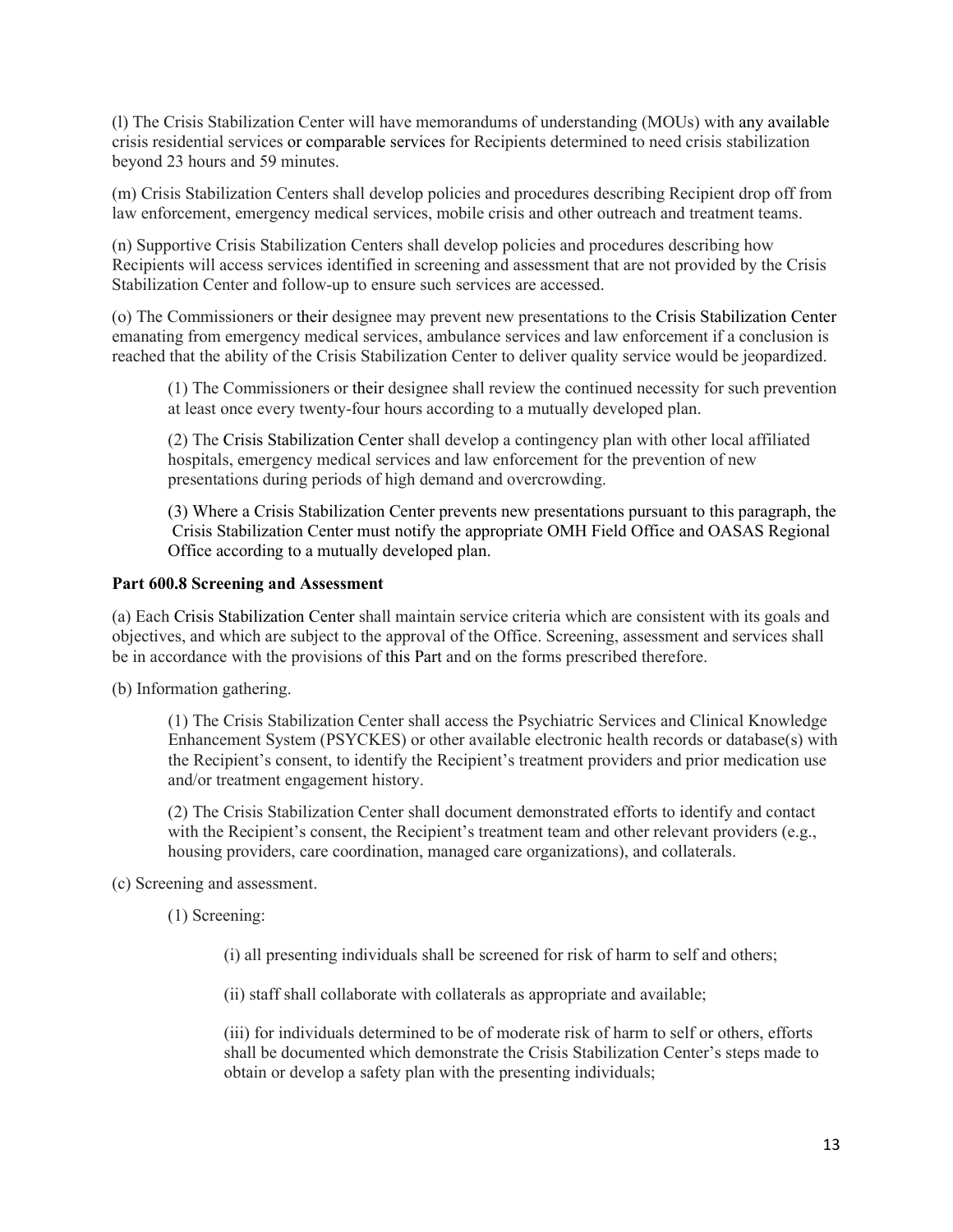(iv) all presenting individuals shall be screened for substance use, substance use disorders, and the risk of substance withdrawal; and

(v) screening tools should be evidence based and validated where possible.

(2) Assessment:

 (i) Any individual requesting an assessment at the Crisis Stabilization Center must be evaluated by professional staff upon presentation; and

(ii) assessments shall be strength-based and person-centered.

### **Part 600.9 Services**

(a) Receiving services at a Crisis Stabilization Center is determined through screening and assessment by professional staff. Stabilization services are identified in an individual service plan.

(b) Crisis Stabilization Centers shall operate, or develop a MOU with, the following program types in order to facilitate rapid access and documented linkages to follow-up services:

(1) OASAS inpatient withdrawal and stabilization certified pursuant to Part 816 of this Title;

 (2) OASAS residential treatment consisting of at minimum stabilization services, certified pursuant to Part 820 of this Title;

(3) Emergency Department and/or Comprehensive Psychiatric Emergency Services;

(4) OMH Licensed Crisis Residential Services;

(5) OASAS and OMH certified and licensed outpatient programs;

(6) Other behavioral health crisis or emergency services;

(7) Agencies delivering harm reduction services; and

(8) Other supportive services as appropriate.

(c) All Crisis Stabilization Centers must provide the following:

 risk of harm to self and/or others, risk of substance use/withdrawal and any immediate physical (1) Triage, Screening and Assessment of all presenting individuals which includes screening for health needs;

(2) Therapeutic interventions that may include crisis counseling, psychoeducation, crisis deescalation/intervention services;

(3) Peer Support Services;

(4) Ongoing observation;

(5) Care collaboration with a Recipient's friends, family and/or care providers (with consent); and

(6) Discharge and After Care Planning

(d) In addition to the above-mentioned services, Intensive Crisis Stabilization Centers must also provide, where appropriate: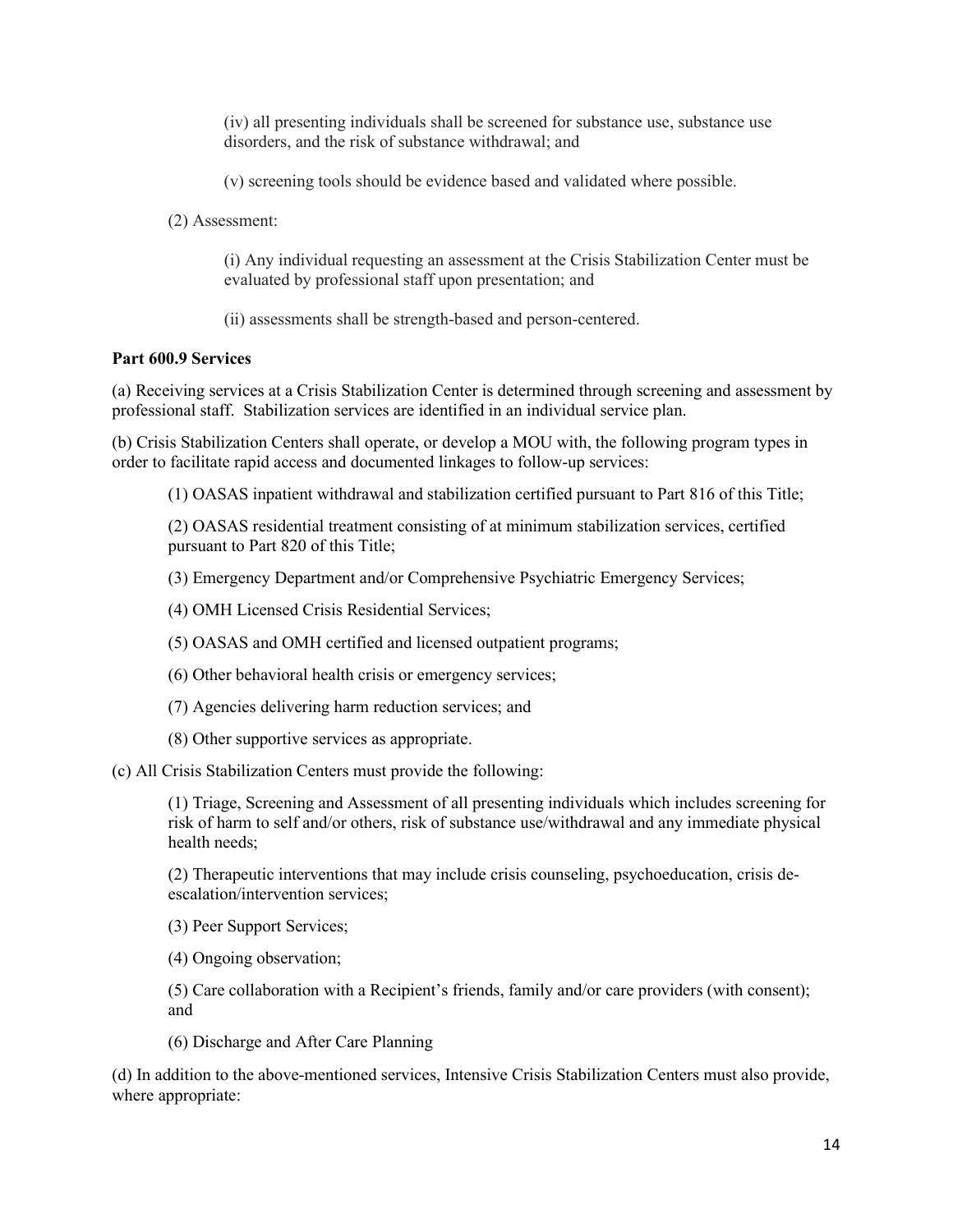- (1) Psychiatric Diagnostic Evaluation and Plan;
- (2) Psychosocial Assessment;
- (3) Medication Management and Training;
- (4) Medication for Addiction Treatment (MAT);
- (5) Medication Therapy; and
- (6) Mild to Moderate Detoxification Services.

### **Part 600.10 Discharge Planning and Referral**

(a) Discharge criteria.

 (1) The provisions of section 29.15 of the Mental Hygiene Law shall not apply to the discharge of a Recipient from a Crisis Stabilization Center.

 (2) Discharge planning shall be conducted for all Recipients at a Crisis Stabilization Center who have been determined to require additional mental health and/or substance use services.

(3) Discharge planning criteria shall include at least the following activities prior to a Recipient leaving the Crisis Stabilization Center:

(i) a review of the Recipient's psychiatric, substance use and physical health needs;

 services providers, in collaboration with the Recipient and Center staff, to address the (ii) completion of referrals which include documented linkages to appropriate community Recipient's identified needs;

 (iii) in collaboration with the Recipient receiving services, the Center shall arrange for appointments with community providers which shall be made as soon as possible after leaving the Center;

 be required to agree to the Recipient's discharge. A notation shall be made in the (iv) each Recipient shall be given the opportunity to participate in the development of their person-centered discharge plan. Absent the objection of the Recipient and when clinically appropriate, reasonable attempts shall be made to contact collaterals for their participation in the transition planning program. However, no person or collaterals shall Recipient's record if such Recipient objects to the discharge plan or any part thereof; and

(v) contact information for local and national mental health and substance use disorder crisis services.

 information, must be given to the Recipient, and any collateral with Recipient consent, prior to (4) The discharge plan, or at a minimum that portion of the Plan which includes referral the Recipient leaving the program.

(5) The Crisis Stabilization Center shall document linkages to after-care appointment(s) and verify those appointments occurred and follow up with Recipients to ensure satisfactory linkage to care.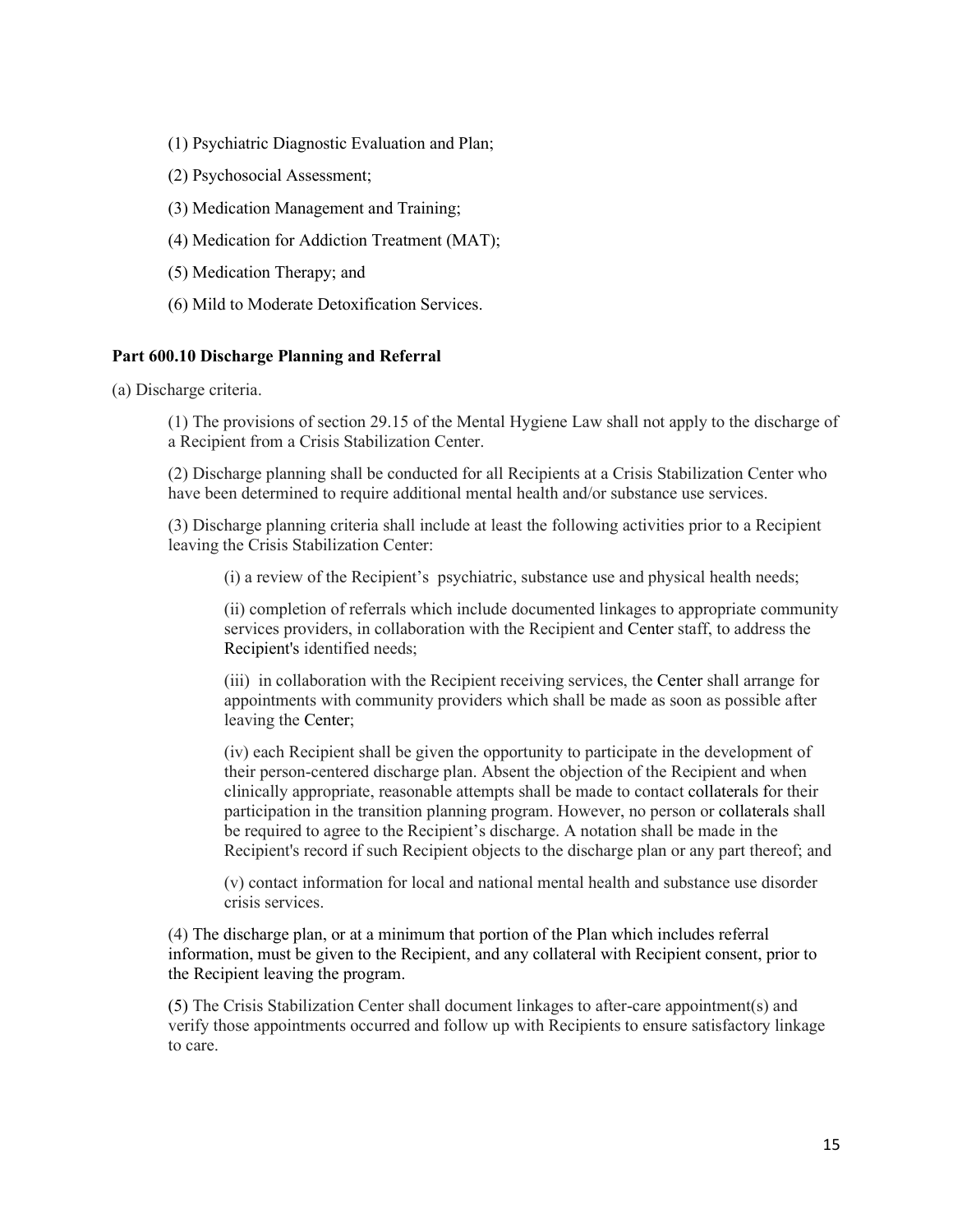(6) Where there is the risk of opioid related overdose, the Recipient, and their family/collateral(s), shall be offered overdose prevention education and training, and a naloxone kit or prescription.

## **Part 600.11 Staffing**

 staff composition to carry out their goals and objectives as well as to ensure the continuous provision of sufficient ongoing and emergency supervision. Each Crisis Stabilization Center shall submit a staffing rationale shall be subject to approval by the Office. The Office must be notified of and approve significant changes from the approved staffing plan. (a) Crisis Stabilization Centers shall continuously employ an adequate number of staff and an appropriate plan which includes the qualifications and duties of each staff position by title. The staffing plan and its

(b) This staffing plan shall be based on the population to be served and the services to be provided.

(c) All clinical staff must have at least a high-school diploma or its equivalent.

(c) All clinical staff must have at least a high-school diploma or its equivalent.<br>(d) Supervisory staff: Crisis Stabilization Centers shall have a continuous provision of sufficient ongoing and emergency supervision.

(e) Intensive Crisis Stabilization Centers shall be overseen by a Medical Director who is a physician licensed and currently registered as such as by the New York State Education Department and shall have at least one year of education, training, and/or experience in mental health or substance use disorder services.

(f) Intensive Crisis Stabilization Centers shall have prescribing professionals on duty or on call at all times who can prescribe approved medications, including buprenorphine, consistent with state and federal rules.

 (g) Program Director. Crisis Stabilization Centers shall have a Program Director pursuant to this Part for administrative oversight and quality assurance. Program director is a professional staff or certified or credentialed peer with at least two years of full-time clinical work experience in the mental health or substance use disorder treatment field and at least one year of which included supervisory responsibilities.

 (h) All staff shall have qualifications appropriate to assigned responsibilities as set forth in the staffing plan and shall practice within the scope of their professional discipline and/or assigned responsibility. All and retained on file by the agency. staff shall submit documentation of their training and experience. Such documentation shall be verified

 type, schedules and numbers to meet projected volume and Recipient need. (i) The staffing plan shall include those clinical and professional staff as defined in this Part in sufficient

shall be conducted in accordance with such laws and regulations and any guidance issued by the Offices. shall be conducted in accordance with such laws and regulations and any guidance issued by the Offices. All prospective employees, contractors and volunteers of Crisis Stabilization Centers licensed pursuant to article 36 of the Mental Hygiene Law who have the potential for, or may be permitted, regular and substantial unsupervised or unrestricted contact with Recipients shall submit to a criminal history information review. All staff with the potential for regular and substantial contact with Recipients in performance of their duties shall submit to clearance by the New York Statewide Central Register of (j) Criminal history information reviews required pursuant to Sections 19.20, 19.20a and 31.35 of the Mental Hygiene Law, Sections 424-a and 495 of the Social Services Law, and 14 NYCRR 550 and 805,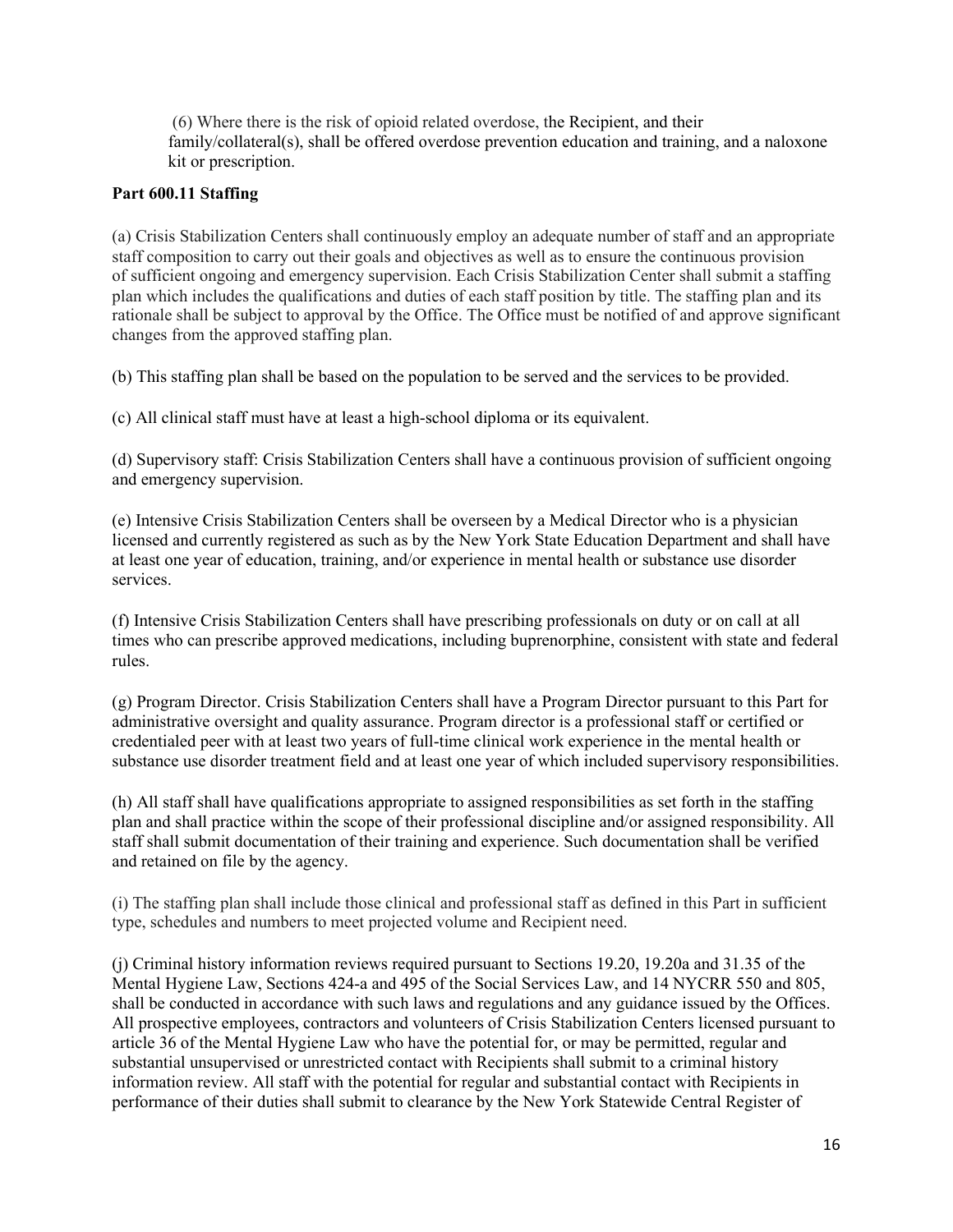Child Abuse and Maltreatment. Staff who have not been screened by the New York Statewide Central Register of Child Abuse and Maltreatment shall not perform duties requiring contact with Recipients unless there is another staff member present.

 (k) Multi-disciplinary team: A Crisis Stabilization Center as approved pursuant to this Part, shall be staffed with a multidisciplinary team capable of meeting the needs of presenting individuals which shall include, but not be limited to:

 (1) Registered Nurse, who is onsite twenty-four hours a day, seven days a week, to ensure adequate screening, assessment and care for all Recipients.

- (2) A psychiatrist or psychiatric nurse practitioner;
- (3) A credentialed alcoholism and substance abuse counselor, and
- (4) A certified peer specialist, as defined in this Part .

## **Part 600.12 Case record**

(a) There shall be a complete legible case record maintained for each Recipient at a Crisis Stabilization Center.

 (b) The case record shall be available to all clinical staff of the Crisis Stabilization Center who are participating in the treatment of the Recipient consistent with 45 C.F.R. Parts 160 and 164 and 42 CFR Part 2.

(c) All Recipients from the Crisis Stabilization Center must have a case record which, at a minimum, includes a presentation note which indicates:

(1) a brief description of the presenting problem, critical needs and overall conditions;

 (1) a brief description of the presenting problem, critical needs and overall conditions; (2) a brief description of the care and treatment required to address the Recipient's needs safely and effectively during the initial period after screening and assessment; and

(3) a brief description of the Crisis Stabilization Center's attempts to contact collaterals.

(d) Case records for Recipients shall include:

 (1) Recipient identifying information and available substance use, psychiatric, medical and relevant social history, including the Recipient's residential situation and the details of the circumstances leading to the Recipient's presentation at the Center , and the name of the person or persons who have referred or brought the Recipient to the Center , if any. In the case of Recipients brought to the Center by law enforcement, the officer(s) should be interviewed and identified in the case record;

(2) diagnosis if applicable;

 (3) assessment of the Recipient's treatment needs based upon substance use, psychiatric, physical, social and functional evaluations; (4) individual service plan;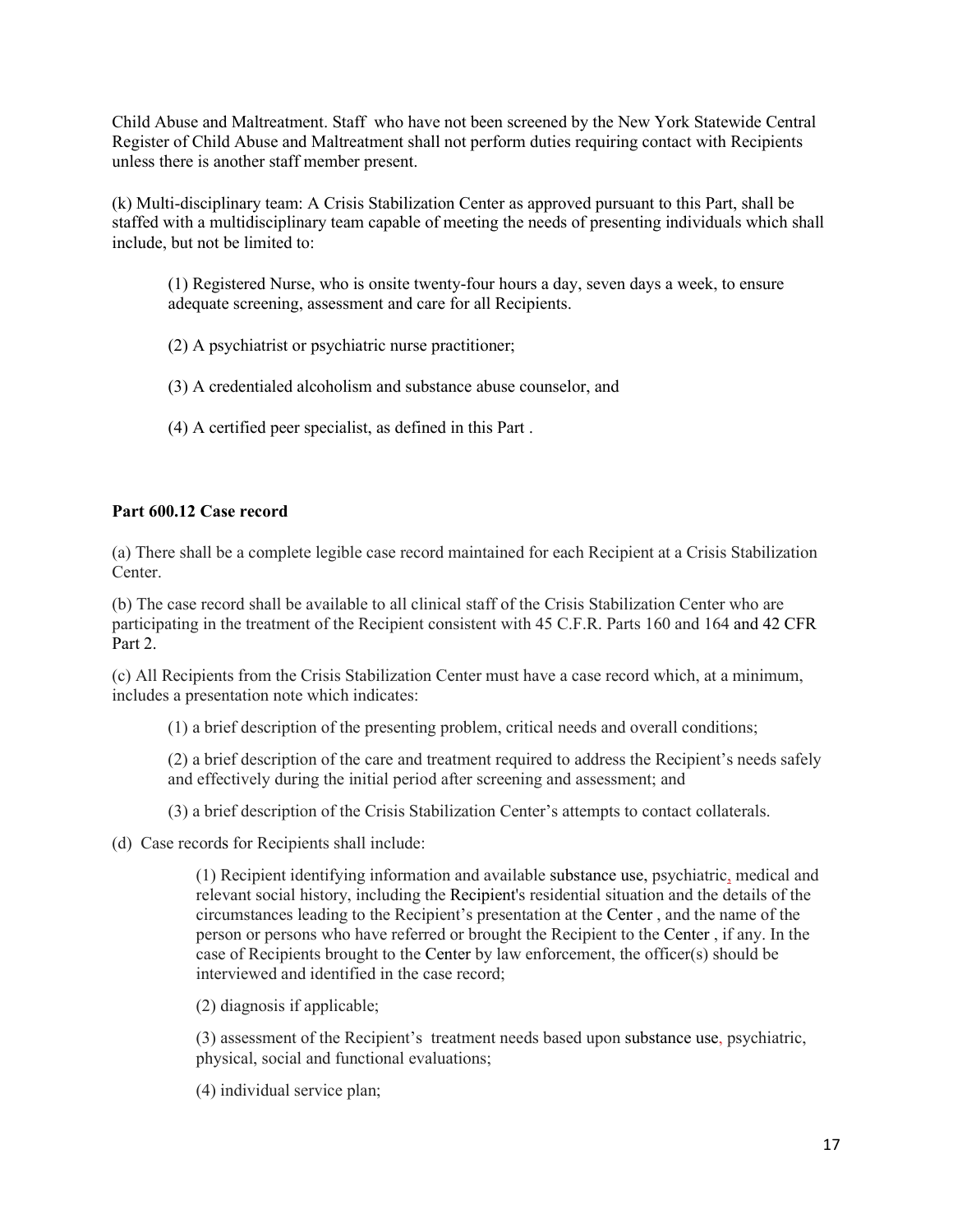(5) reports of all substance use-related, mental and physical diagnostic exams, assessments, tests, and consultations;

 (6) progress notes which relate to goals and objectives of treatment and document services provided.

(7) notes which relate to special circumstances and clinically relevant incidents;

(8) dated and signed orders for all medications;

services: (9) discharge plan, including demonstrated linkages to referrals to other programs and

services;<br>(10) consents as appropriate pursuant to this Part; and

(11) documentation of attempts to contact Collaterals.

#### **Part 600.13 Premises**

 (a) A Crisis Stabilization Center shall maintain premises that are adequate and appropriate for the safe and effective operation of a Crisis Stabilization Center in accordance with the following:

(1) the Center shall be maintained in a good state of repair and sanitation;

 (2) the Center's space shall be both adequate and appropriate for the comfort and convenience of those waiting for and receiving services;

(3) the Center's space shall be constructed using trauma informed principles;

 (4) the Center shall have sufficient, appropriate and comfortable furnishings maintained in good condition and appropriate equipment and material for the population served;

 (5) the Center's space shall be sufficient to provide safety, and to allow for a reasonable degree of privacy consistent with the effective delivery of services;

(6) the Center's space shall include examination rooms;

 (7) the Center's space shall be both adequate and appropriate for the maintenance of privacy for interviews between staff members and Recipients served;

(8) the premises shall be reasonably maintained to ensure access to services by all Recipients;

(9) the Center shall provide and ensure accessibility for persons with disabilities to program and bathroom facilities, including showers;

(10) the Center shall provide appropriate access to telephone, internet, and food for all Recipients;

(11) the Center shall ensure access to laundry facilities;

(12) the Center shall provide for controlled access to and maintenance of medications and supplies in accordance with all applicable Federal and State laws and regulations;

(13) the Center shall provide for controlled access to and maintenance of records;